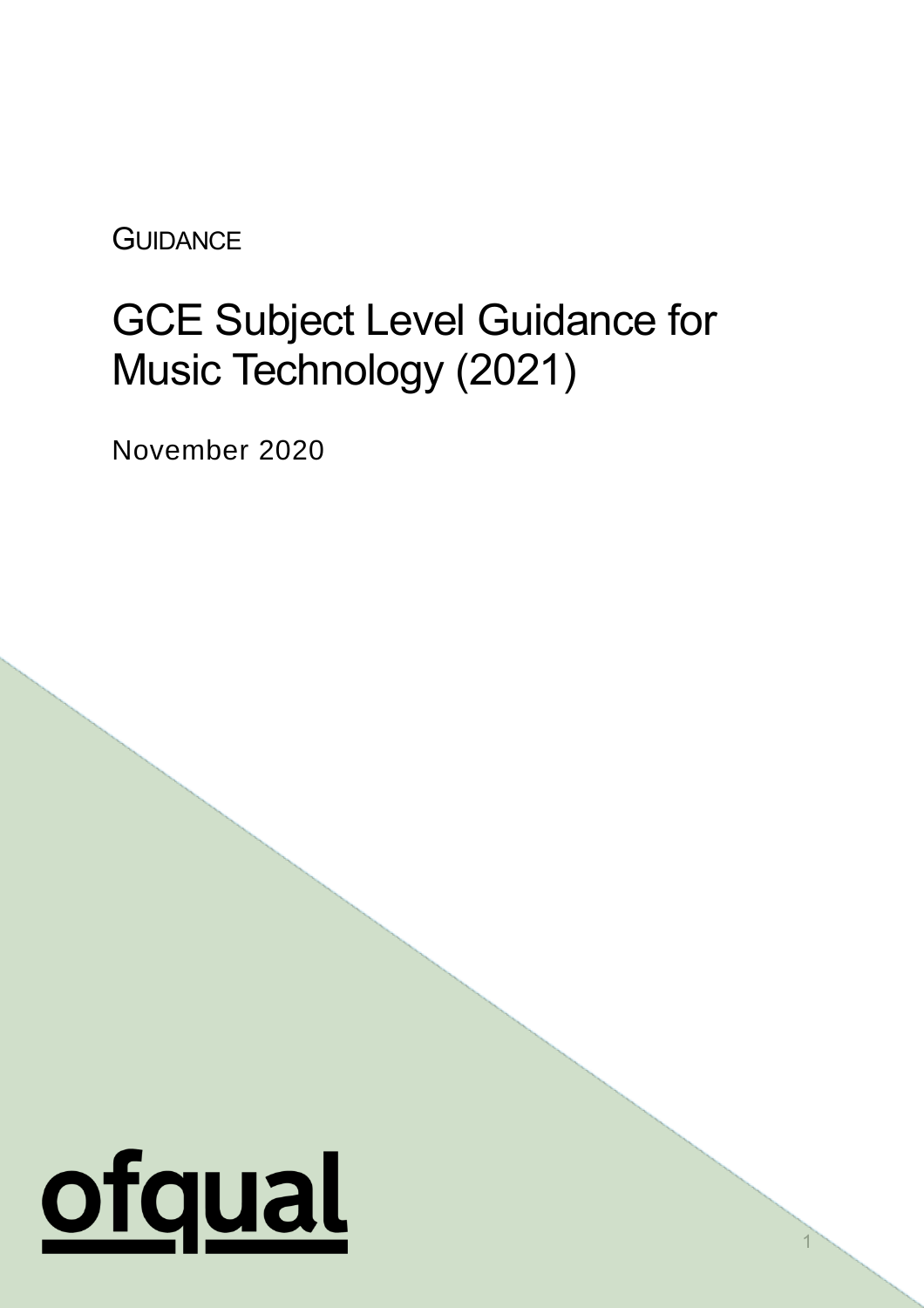## **Contents**

| Guidance on assessment objectives for GCE Qualifications in Music Technology 4   |  |
|----------------------------------------------------------------------------------|--|
|                                                                                  |  |
| AO2: Demonstrate use of music technology to create, edit and structure sounds to |  |
| AO3: Demonstrate and apply knowledge and understanding of music technology 8     |  |
|                                                                                  |  |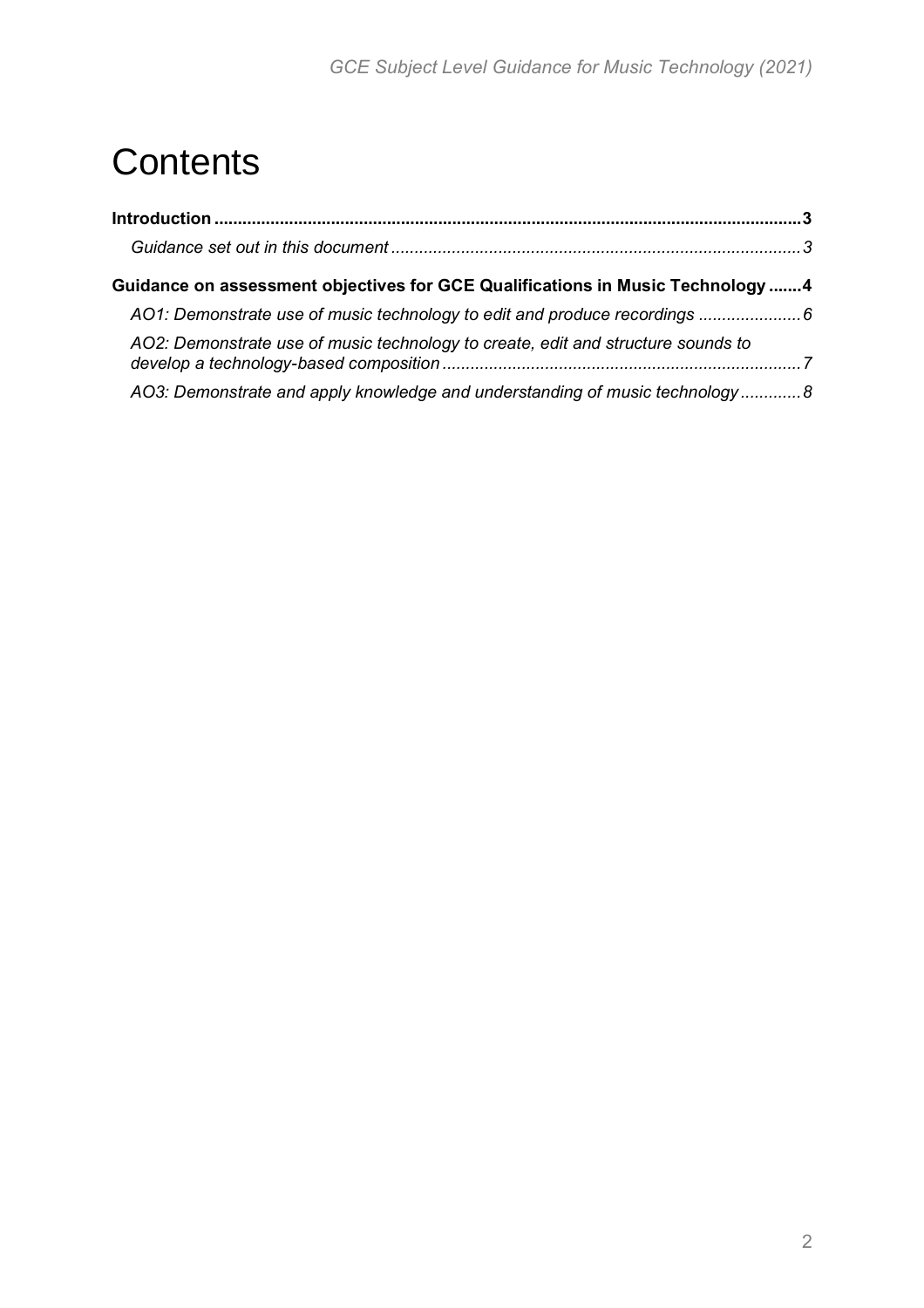## <span id="page-2-0"></span>Introduction

This document is part of a suite of documents which outlines our guidance for awarding organisations offering GCE Qualifications in 2021.

This document sets out guidance which applies to the following qualifications:

- all GCE A levels in Music Technology; and
- all standalone GCE AS qualifications in Music Technology

for Learners completing the qualification in 2021, except where the GQCov Framework applies.

This guidance supports the *[GCE Subject Level Conditions and Requirements for](https://www.gov.uk/government/publications/gce-subject-level-conditions-for-2021) [Music Technology \(2021\)](https://www.gov.uk/government/publications/gce-subject-level-conditions-for-2021)*.

This document constitutes guidance for the purposes of section 153 of the Apprenticeships, Skills, Children and Learning Act 2009 (the '2009 Act') and Condition GCE(Music Technology)1.

An awarding organisation has a legal obligation under the 2009 Act to have regard to this guidance, where relevant, in relation to each GCE Qualification in Music

Technology that it makes available or proposes to make available in 2021. Condition GCE(Music Technology)1 imposes the same obligation in respect of the guidance below which is issued under that Condition.

An awarding organisation should use the guidance in this document to help it understand how to comply with the GCE Subject Level Conditions and Requirements for Music Technology (2021).

#### <span id="page-2-1"></span>Guidance set out in this document

This document provides guidance in relation to assessment objectives for GCE Qualifications in Music Technology in 2021.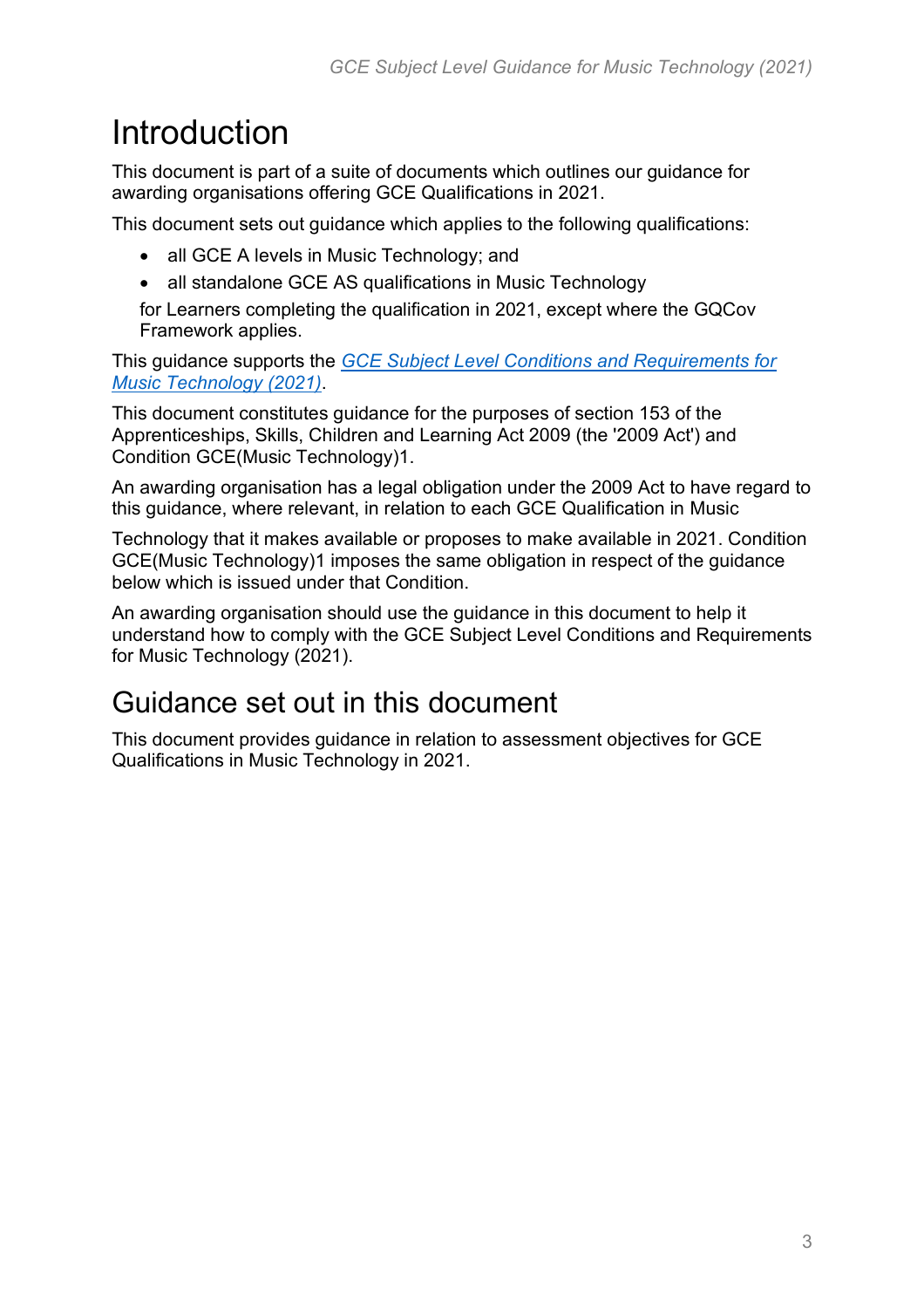### <span id="page-3-0"></span>Guidance on assessment objectives for GCE Qualifications in Music Technology

Condition GCE(Music Technology)1.2 allows us to specify requirements and guidance relating to assessment objectives for GCE Qualifications in Music Technology.

We published our requirements in relation to assessment objectives in GCE Subject Level Conditions and Requirements for Music Technology, and reproduce them in the table below.

|            | <b>Objective</b>                                                                                                         | Weighting<br>(A level) | Weighting<br>(AS) |
|------------|--------------------------------------------------------------------------------------------------------------------------|------------------------|-------------------|
| <b>AO1</b> | Demonstrate use of music technology to<br>edit and produce recordings                                                    | 30-40%                 | 30-40%            |
| <b>AO2</b> | Demonstrate use of music technology to<br>create, edit and structure sounds to develop a<br>technology-based composition | 20-30%                 | 20-30%            |
| <b>AO3</b> | Demonstrate and apply knowledge and<br>understanding of music technology                                                 | 20-30%                 | 25-35%            |
| <b>AO4</b> | Use analytical and appraising skills to make<br>evaluative and critical judgements about the<br>use of music technology  | 10-20%                 | 10-20%            |

We set out below our guidance for the purposes of Condition GCE(Music Technology)1.2. This guidance explains how we expect awarding organisations to interpret these assessment objectives in terms of:

- the discrete 'elements' within each assessment objective that questions and tasks could target and/or seek to credit - our expectation is that each and every question/task should target or seek to credit at least one of these elements, and may target or seek to credit multiple elements across one or more assessment objectives;
- the coverage expectations, such as in relation to the different elements within each assessment objective and how those elements should be sampled over time; and
- the key areas of emphasis in each assessment objective and the particular meaning for the subject of any key terms and phrases used; defined terms are shown in bold text, followed by their definitions.

In line with the obligations set out in Condition GCE(Music Technology)1.2, we expect awarding organisations to be able to demonstrate how they have had regard to this guidance. For example, an awarding organisation could map how it has regard to the guidance as it: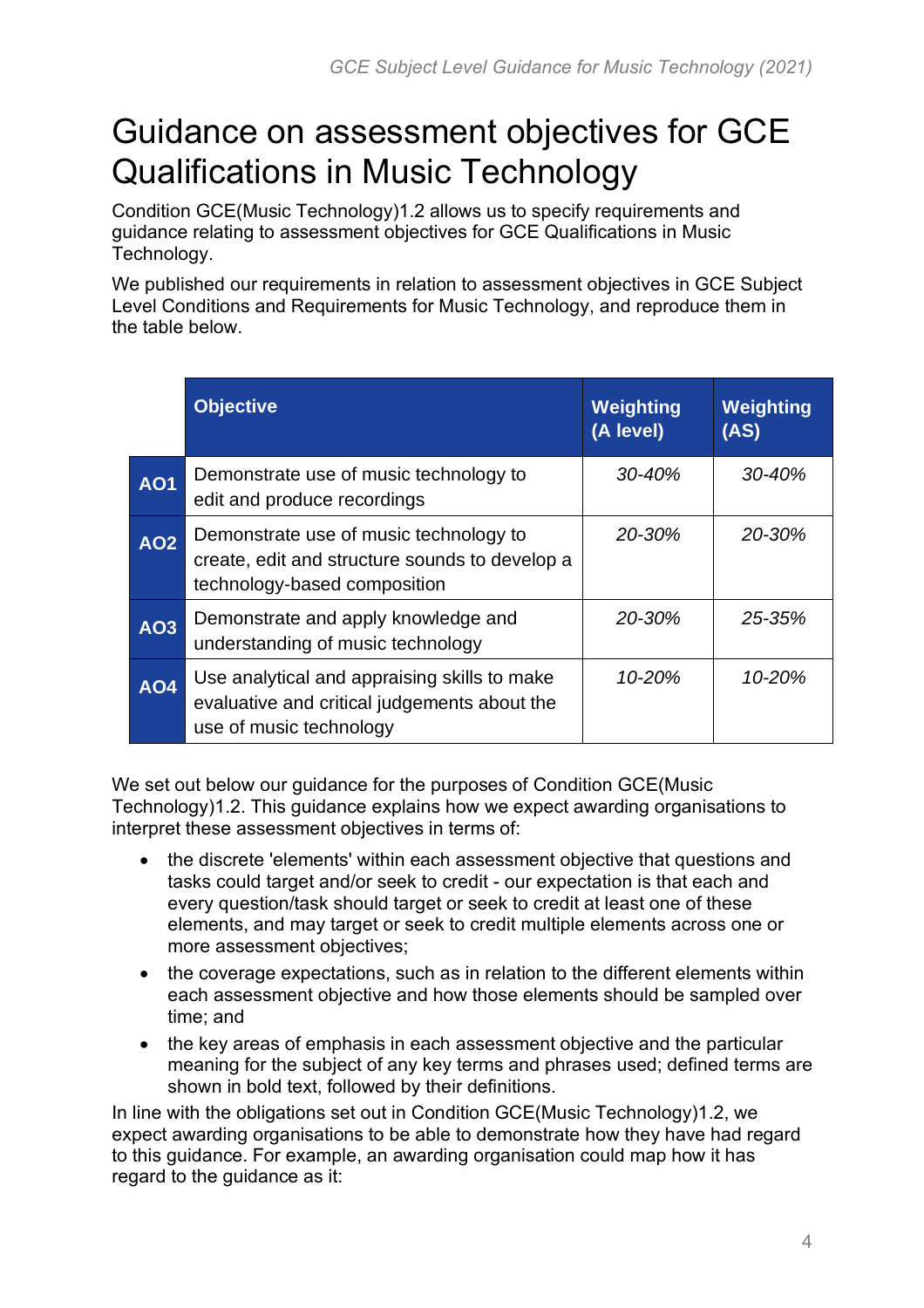- develops its sample assessment materials;
- delivers the qualification;
- develops and applies its approach to sampling the elements into which the assessment objectives are divided; and
- monitors the qualification to make sure it addresses all elements appropriately.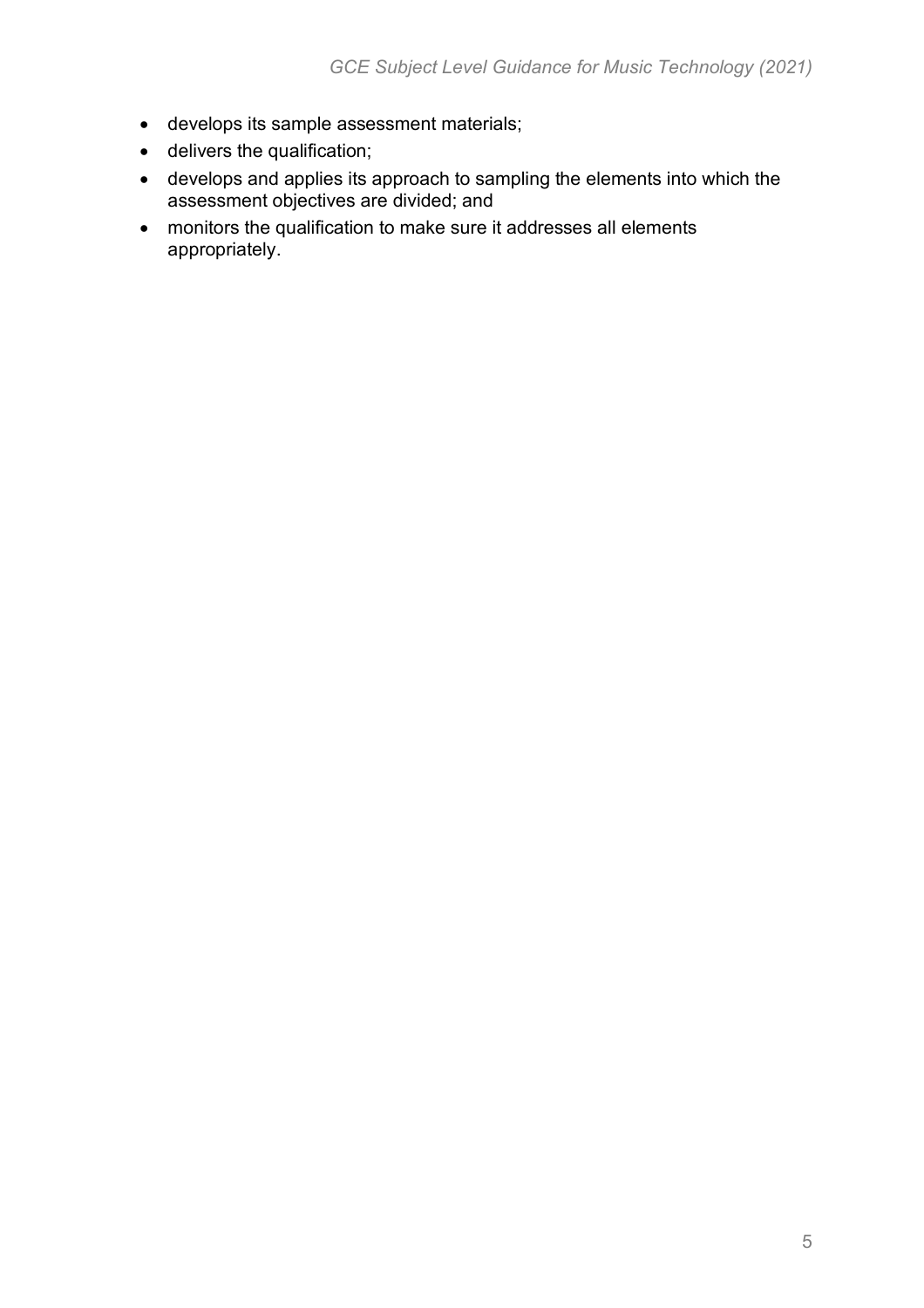#### AO1: Demonstrate use of music technology to edit and produce recordings (weighting: A level 30-40%; AS 30-40%)

<span id="page-5-0"></span>

| <b>Strands</b> | <b>Elements</b>                                                                                                                                                                                 | Coverage                                                                                                                                                                                                                                                                                                                                                             | <b>Interpretations and definitions</b>                                                                                                                                                                                                                                                                                                                                                                       |
|----------------|-------------------------------------------------------------------------------------------------------------------------------------------------------------------------------------------------|----------------------------------------------------------------------------------------------------------------------------------------------------------------------------------------------------------------------------------------------------------------------------------------------------------------------------------------------------------------------|--------------------------------------------------------------------------------------------------------------------------------------------------------------------------------------------------------------------------------------------------------------------------------------------------------------------------------------------------------------------------------------------------------------|
| n/a            | 1a<br>[Not used]<br>1 <sub>b</sub><br>Demonstrate use of<br>music technology to<br>edit recordings.<br>1 <sub>c</sub><br>Demonstrate use<br>of music<br>technology to<br>produce<br>recordings. | Full coverage in<br>$\bullet$<br>eachset of<br>assessments <sup>1</sup> (but<br>not in every<br>assessment).<br>A reasonable<br>$\bullet$<br>balance between<br>the elements within<br>this assessment<br>objective.<br>Awarding<br>$\bullet$<br>organisations should<br>justify the balance<br>between elements 1a,<br>1b and 1c in their<br>assessment strategies. | <b>Edit</b> refers to the editing techniques used<br>$\bullet$<br>as defined in paragraph 8 of the<br>document published by the Secretary of<br>State entitled 'Music technology GCE<br>AS and A level subject content' (the<br>'Content Document').<br><b>Produce</b> refers to the techniques used to<br>$\bullet$<br>achieve the final recording as defined<br>in paragraph 8 of the Content<br>Document. |

 $1$  For the purposes of this guidance, a 'set of assessments' means the assessments to be taken by a particular Learner for a GCE Qualifi cation in Music Technology. For clarity, the assessments taken by Learners may vary, depending on any possible routes through the q ualification.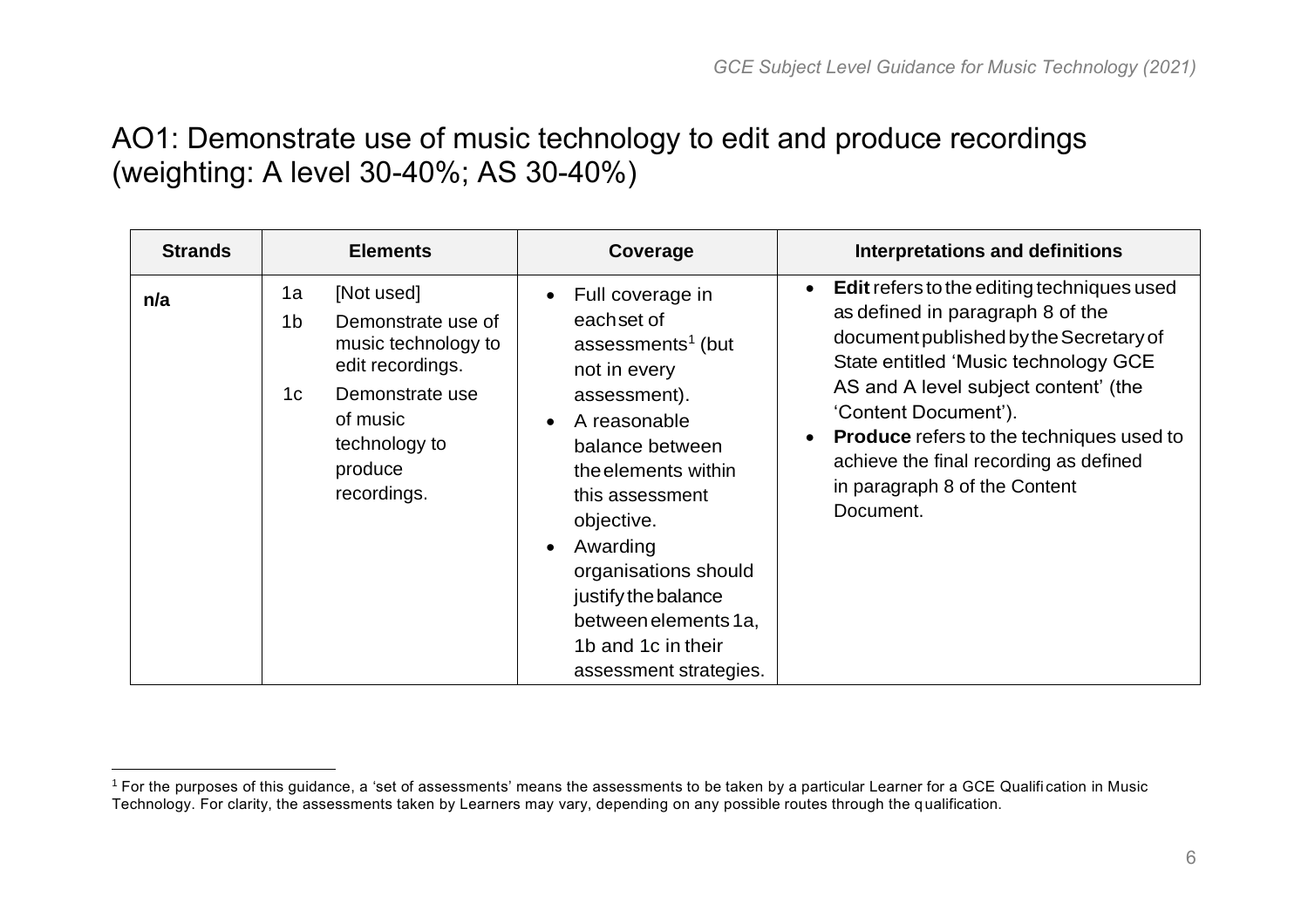AO2: Demonstrate use of music technology to create, edit and structure sounds to develop a technology-based composition (weighting: A level 20-30%; AS 20-30%)

<span id="page-6-0"></span>

| <b>Strands</b> | <b>Elements</b>                                                                                                                                                                                                                                                                                                                                                                                     | Coverage                                                                                                                                                                                                                                                                                                                                                    | <b>Interpretations and definitions</b>                                                                                                                                                                                                                                                                                                                        |
|----------------|-----------------------------------------------------------------------------------------------------------------------------------------------------------------------------------------------------------------------------------------------------------------------------------------------------------------------------------------------------------------------------------------------------|-------------------------------------------------------------------------------------------------------------------------------------------------------------------------------------------------------------------------------------------------------------------------------------------------------------------------------------------------------------|---------------------------------------------------------------------------------------------------------------------------------------------------------------------------------------------------------------------------------------------------------------------------------------------------------------------------------------------------------------|
| n/a            | Demonstrate use of<br>1a<br>music technology to<br>create sounds to<br>develop a<br>technology-based<br>composition.<br>1 <sub>b</sub><br>Demonstrate use<br>of music<br>technology to edit<br>sounds to<br>develop a<br>technology-based<br>composition.<br>1 <sub>c</sub><br>Demonstrate use<br>of music<br>technology to<br>structure sounds<br>to develop a<br>technology-based<br>composition. | Full coverage in each<br>$\bullet$<br>set of assessments<br>(but not in every<br>assessment).<br>A reasonable<br>$\bullet$<br>balance between<br>the elements<br>within this<br>assessment<br>objective.<br>Awarding<br>$\bullet$<br>organisations should<br>justify the balance<br>between elements<br>1a, 1b and 1c in their<br>assessment<br>strategies. | • Create sounds – means constructing<br>sounds with (acoustic) or without<br>(synthesised) a unique starting point.<br><b>Edit</b> sounds $-$ refers to the creative<br>techniques used as defined in paragraph<br>8 of the Content Document.<br><b>Structure</b> sounds – refers to using<br>and combining sounds fluently so<br>they make sense as a whole. |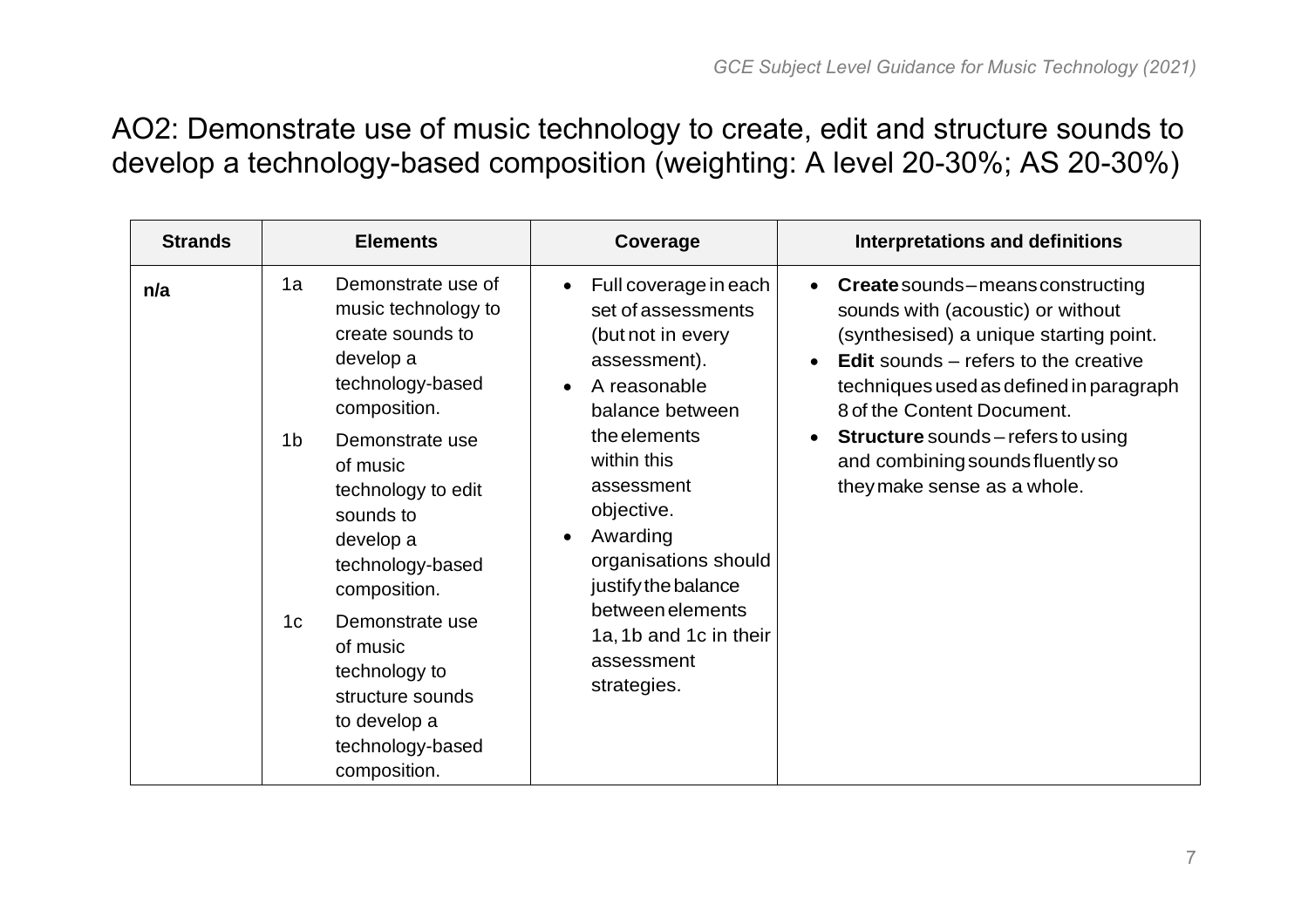#### AO3: Demonstrate and apply knowledge and understanding of music technology (weighting: A level 20-30%; AS 25-35%)

<span id="page-7-0"></span>

| <b>Strands</b> | <b>Elements</b> |                                                              |                                                                                                                                                                                                                                                                                     | Coverage                                                                  |                                                                      | <b>Interpretations and definitions</b>                                                                          |
|----------------|-----------------|--------------------------------------------------------------|-------------------------------------------------------------------------------------------------------------------------------------------------------------------------------------------------------------------------------------------------------------------------------------|---------------------------------------------------------------------------|----------------------------------------------------------------------|-----------------------------------------------------------------------------------------------------------------|
| n/a            | 1a              | Demonstrate<br>knowledge of music<br>technology.             |                                                                                                                                                                                                                                                                                     | Full coverage in each<br>set of assessments (but<br>notevery assessment). | $\bullet$<br>stimulus, for example a piece of<br>or visual stimulus. | In the context of this assessment<br>objective, <b>Apply</b> means to apply<br>knowledge and understanding to a |
|                | 1 <sub>b</sub>  | Demonstrate<br>understanding of music<br>technology.         |                                                                                                                                                                                                                                                                                     | A reasonable balance<br>between the elements<br>within this assessment    |                                                                      | music, sound, computer file, audio                                                                              |
|                | 1 <sub>c</sub>  | Apply knowledge and<br>understanding of music<br>technology. | objective.<br>Awarding organisations<br>should justify the balance<br>between elements 1a, 1b<br>and 1c in their assessment<br>strategies.<br>No more than 10% of the<br>total marks for the<br>qualification should<br>rewarddemonstrating<br>knowledge in isolation. <sup>2</sup> |                                                                           |                                                                      |                                                                                                                 |

<sup>&</sup>lt;sup>2</sup> Marks that 'reward demonstrating knowledge in isolation' include any mark awarded solely for recalling facts or other knowled ge. It does not include marks awarded for selecting appropriate knowledge (for example, to evidence an argument), or for applying knowledge to a particular context.